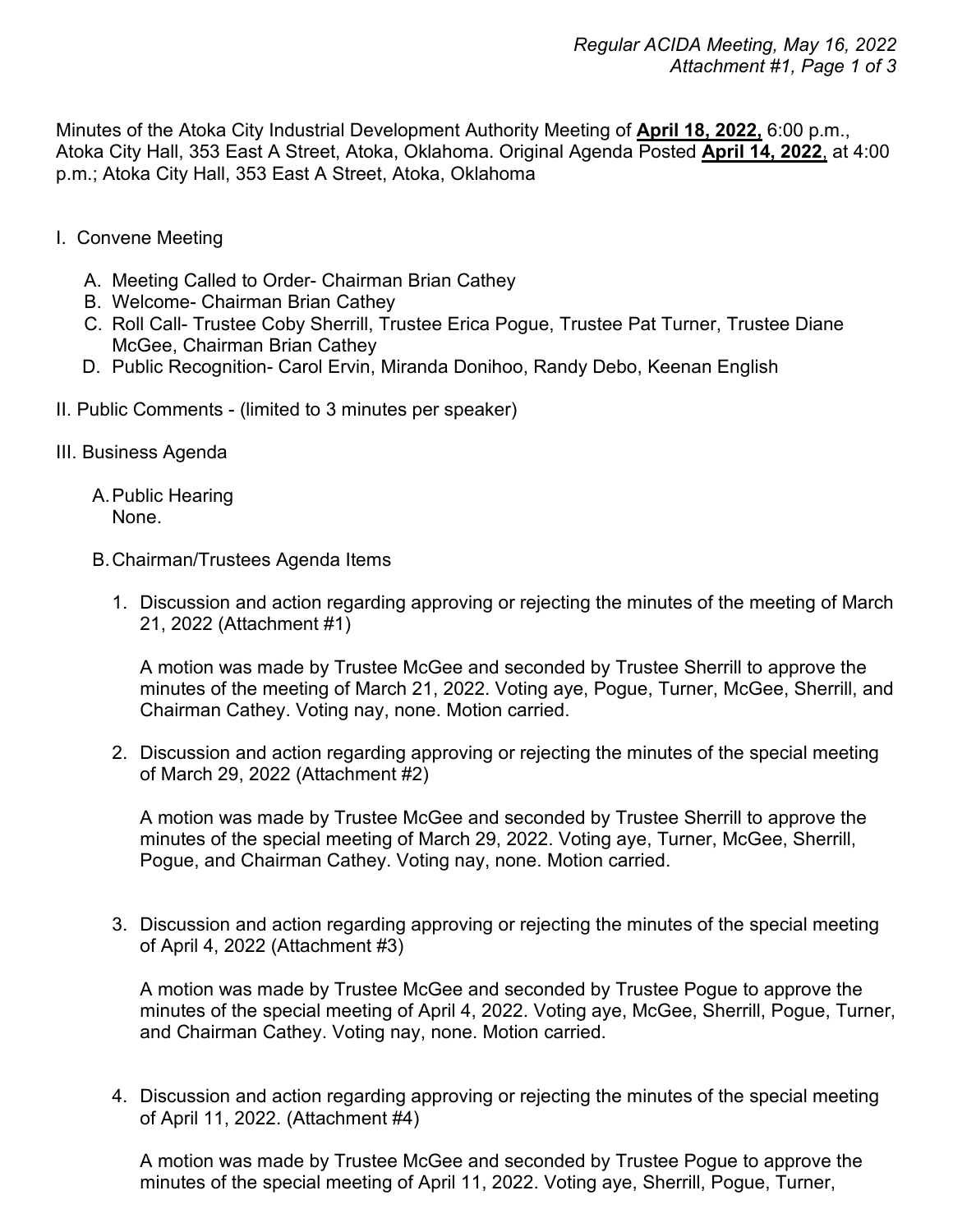McGee, and Chairman Cathey. Voting nay, none. Motion carried.

5. Economic Development Director Report

Economic Development Director, Carol Ervin, addressed the Board of Trustees regarding the activities within the Atoka City Industrial Development Authority including the arrival of Drone Express, the Jefferson Highway Conference, and the Reba's Place update. There was discussion regarding a job fair for the area.

A motion was made by Trustee McGee and seconded by Trustee Pogue to approve the Economic Development Director Report. Voting aye, Pogue, Turner, McGee, Sherrill, and Chairman Cathey. Voting nay, none. Motion carried.

6. Discussion and action on approving or rejecting the payment of purchase orders for the Atoka City Industrial Development Authority for the month of March 2022. (Attachment #6)

A motion was made by Trustee Pogue and seconded by Trustee Sherrill to approve the payment of purchase orders for the Atoka City Industrial Development Authority for the month of March 2022. Voting aye, Turner, McGee, Sherrill, Pogue, and Chairman Cathey. Voting nay, none. Motion carried.

C.Public Requested Agenda Items

None.

IV. Consent Agenda Items

None.

V. Executive Session

An executive session as authorized by Title 25 O.S. Section 307 (C)(11), All nonprofit foundations, boards, bureaus, commissions, agencies, trusteeships, authorities, councils, committees, public trusts, task forces or study groups supported in whole or part by public funds or entrusted with the expenditure of public funds for purposes of conferring on matters pertaining to economic development, including the transfer of property, financing, or the creation of a proposal to entice a business to locate within their jurisdiction if public disclosure of the matter discussed would interfere with the development of products or services or if public disclosure would violate the confidentiality of the business, specifically an update to the Atoka City Industrial Development Authority Board on economic development projects and for possible real estate transactions that cannot be publicly disclosed due to the confidential nature of the business relocation.

A motion was made by Trustee McGee and seconded by Trustee Pogue to recess this meeting at 7:16 PM and enter into executive session. Voting aye, Turner, McGee, Sherrill, Pogue, and Chairman Cathey. Voting nay, none. Motion carried.

## **Recessed- 7:16 PM**